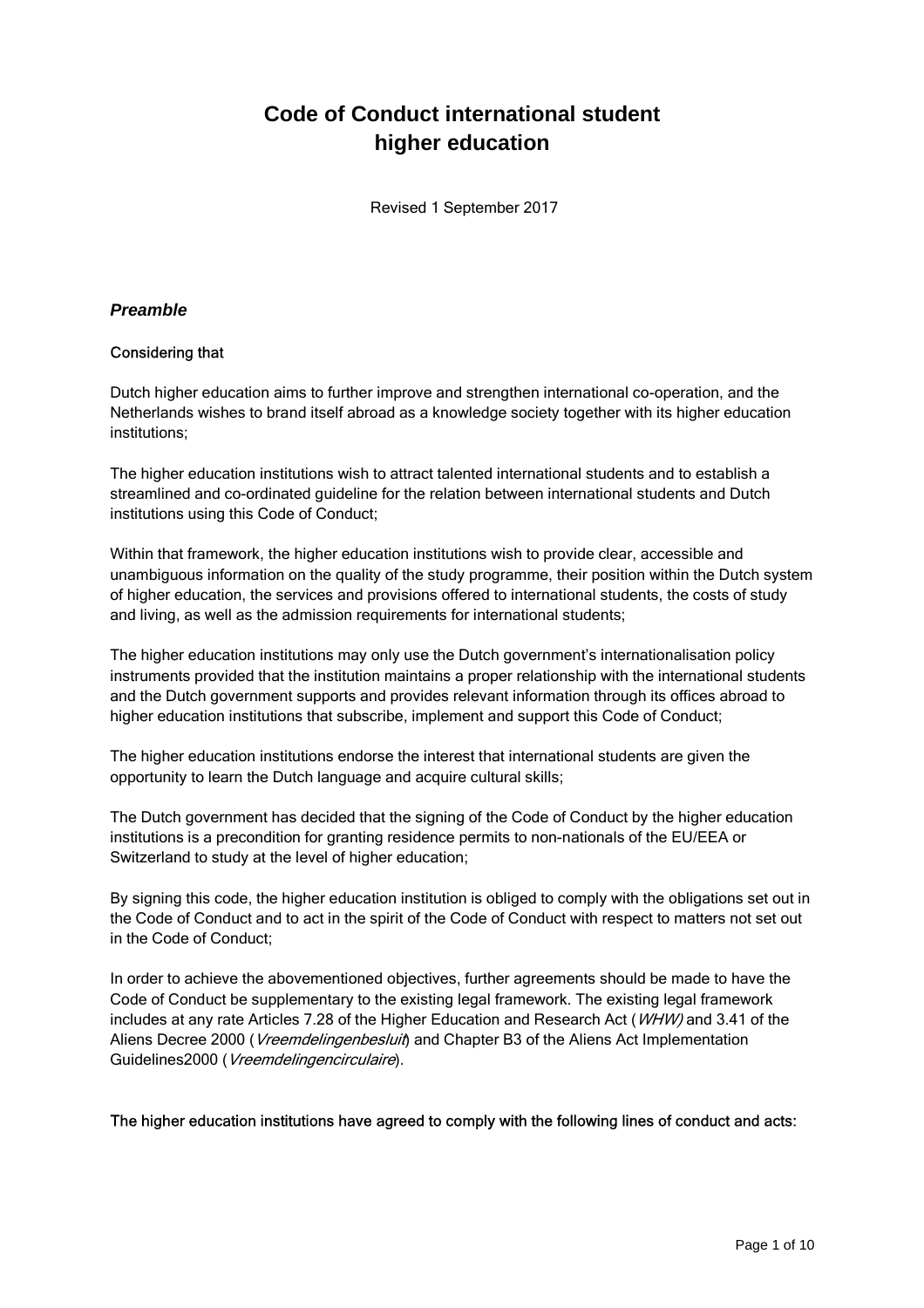# **1 Definitions**

## Admission to the study programme:

The positive outcome of the evaluation by the higher education institution of at least preparatory education, language skills and diplomas of the international student who requests to be admitted and registered for a specific study programme.

#### Agent:

An individual, company or other organisation that, provides services whether or not on a commercial basis, to prospective international students desiring to study in the Netherlands or that provide services to higher education institutions to recruit international students.

#### Code of Conduct:

The current Code of Conduct for international students in higher education.

#### Education:

All higher education - including the preparatory year and the premaster - that is offered to international students by or under the responsibility of the higher education institution.

#### Exchange student:

An international student who continues, will continue or has continued his/her education at a higher education institution in the Netherlands in the context of a formal exchange program set up for a period of at least 3 months up to 12 months and who is not enrolled and graduated as a regular student.

#### International student:

A student with a foreign nationality who, in case of a third-country national on the basis of a residence permit granted to this effect, desires to continue, continues or has continued his/her full time education at a higher education institution in the Netherlands.

#### National Commission:

The commission as referred to in Section 7.

## Higher education institution:

An institution:

- subsidised, recognised or a corporation in accordance with the Higher Education and Research Act (WHW) and that
- provides higher education, accredited as referred to in Article 5.2, or
- subsidised within the framework of Article 2 of the Ministry of Foreign Affairs (Grant) Framework Act (Kaderwet subsidies Ministerie van Buitenlandse Zaken) and the Ministry of Foreign Affairs Grant Regulations 2006 (Subsidieregeling Ministerie van Buitenlandse Zaken 2006), and

that has signed this Code of Conduct and has been registered as a participating institution by the Register Administrator.

## Parties concerned:

The international student, the registered higher education institutions, the Dutch Association of Universities of Applied Sciences (Vereniging Hogescholen), the Dutch Council of Training and Education (NRTO) and the Association of Universities in the Netherlands (VSNU), as well as the Ministries of Foreign Affairs ( $BZ$ ), Education, Culture and Science ( $OCW$ ), Economic Affairs ( $EZ$ ) and Security and Justice (VenJ).

## Premaster

A specific program offered to international students in order to be admitted to the master program.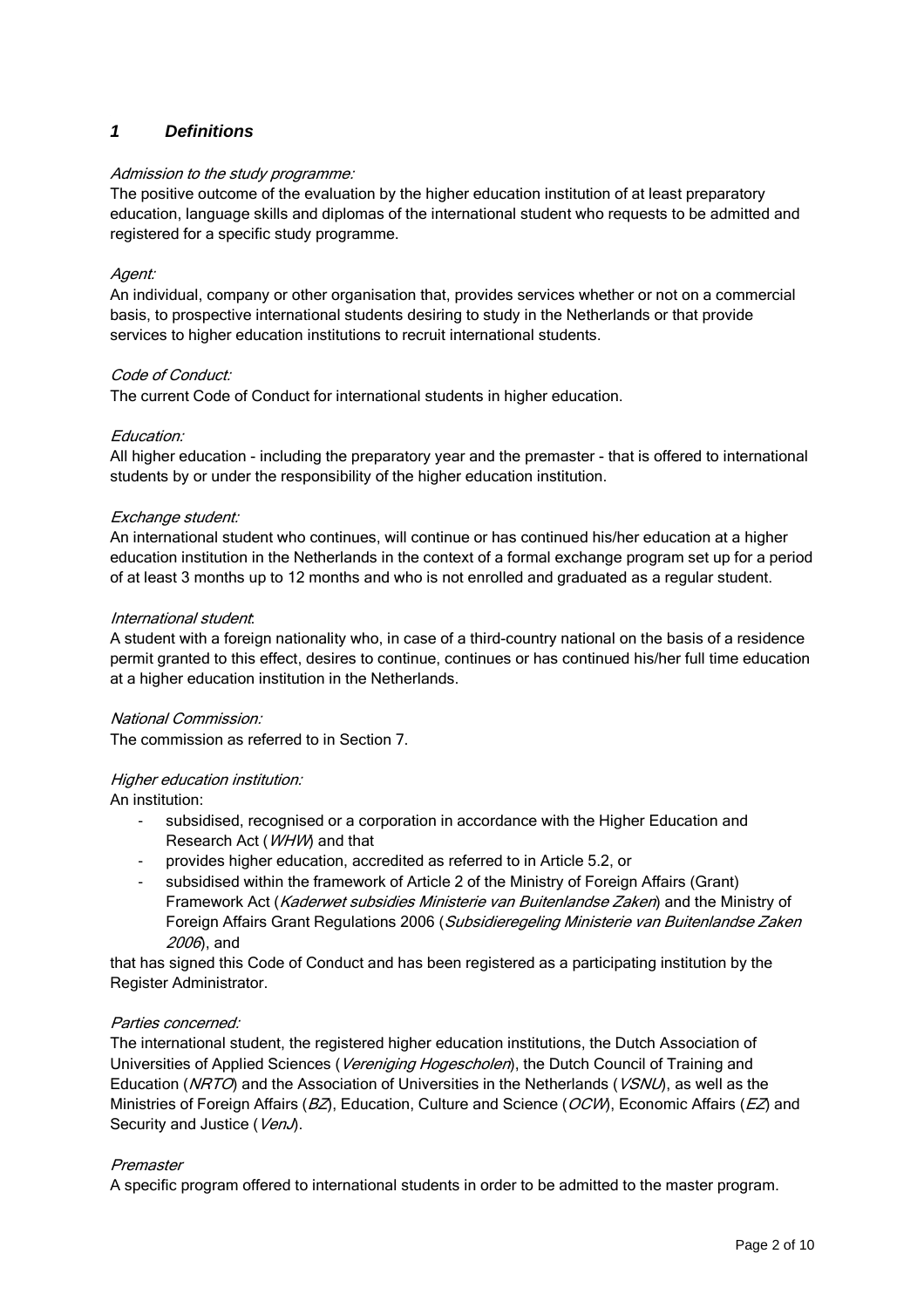#### Preparatory year:

Preparatory education - including preparatory language education - lasting no more than one year, which is offered to international students by or under the responsibility of the higher education institution with the objective of admission to the regular study programme.

#### Proportional nominal study load:

The nominal study load for one academic year (registration period).

#### Reference period:

The period in which an admitted international student is registered at one and the same higher education institution.

#### Register:

The public Register of higher education institutions that have signed the Code of Conduct and that is maintained by the Register Administrator.

#### Register Administrator:

The Education Executive Agency (Dienst Uitvoering Onderwijs).

#### Registration:

The administrative action by the higher education institution upon the request of the admitted international student with the ensuing rights and obligations related to following educational programmes.

#### Third-country nationals:

International students from other countries than Switzerland or the Member States of the EU/EEA.

#### Umbrella organisations:

Vereniging Hogescholen, NRTO and VSNU.

## **2 Information provision**

- 2.1 The higher education institution provides, amongst others through the website, timely reliable and easily accessible information to international students concerning:
	- a. the accreditation of the study programme as referred to in Article 5.2. In case the accreditation has been carried out by an organization other than the NVAO, international students will be informed about the consequences in respect of the recognition of the degree and the diploma by the Dutch government;
	- b. a description of the study programme and the certificate that will be obtained, and the examination regulations (or comparable regulations) or a summary thereof;
	- c. the admission requirements of the study programme, including policies for admission and registration and the associated costs as referred to in Section 3 and 4;
	- d. the language of teaching;
	- e. supplementary charges required by the higher education institution from the international student for the abovementioned services or for services as referred to in Sections 3, 4 and 5;
	- f. the standardization of the student progress as referred to in Section 5;
	- g. this Code of Conduct.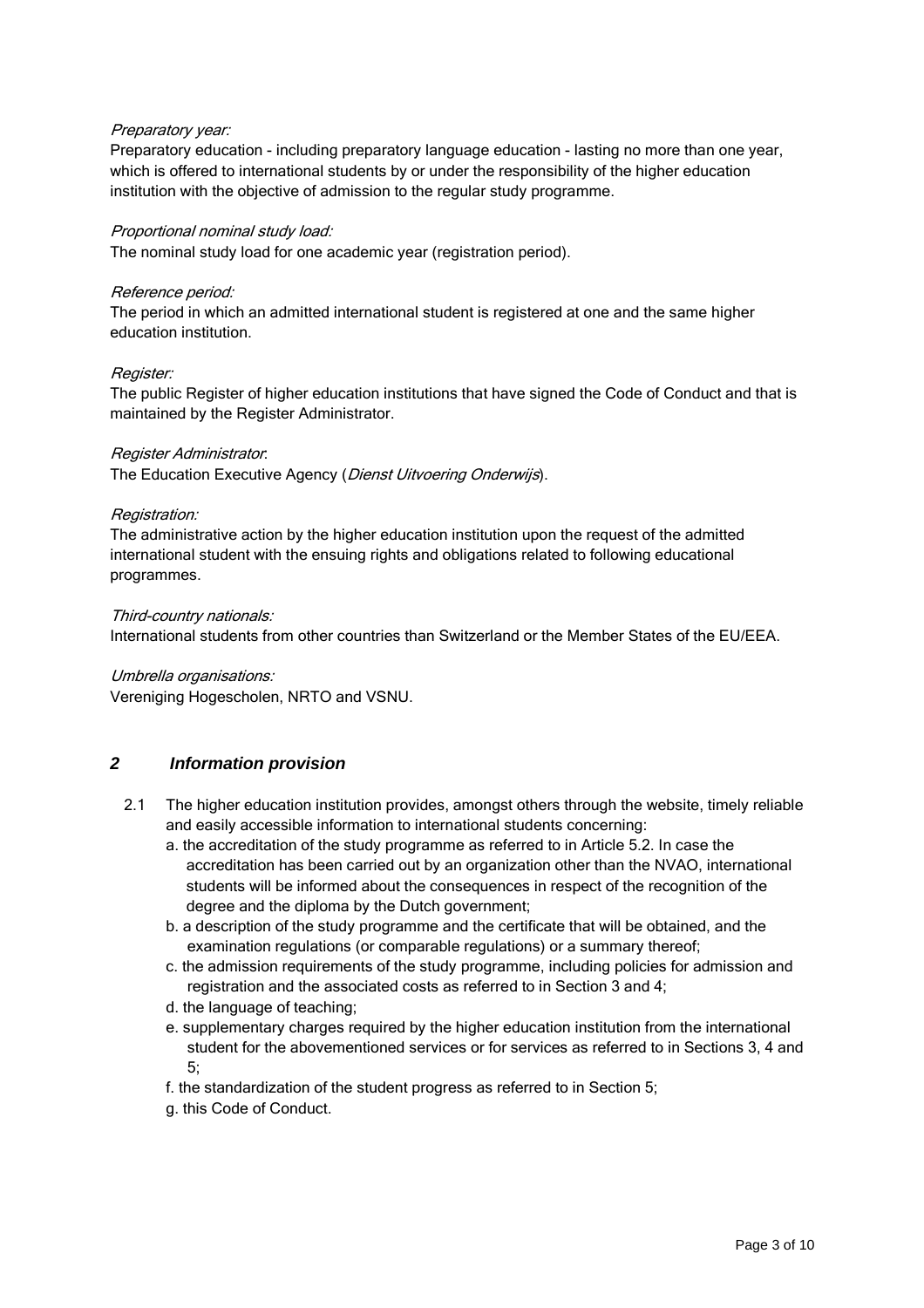The abovementioned information preferably includes a description of the knowledge and skills that the international student will have acquired after having successfully completed the study programme.

- 2.2 The information provided by the higher education institution to international students based on this Code of Conduct is to be in English or in the language used in the study programme, or in the native language of the international student.
- 2.3 The higher education institution ensures that its advertising and presentations clearly indicate the nature of the higher education institution and its education programmes. When recruiting international students, it will act in accordance with the rules and standards laid down in the Advertising Code of the Netherlands Advertising Code Commission (Nederlandse Reclame Code Commissie), particularly general code (I) and the special advertising code for courses (II-b). The higher education institution uses a name in the English language that clearly reflects the nature of the institution.

## **3 Agents**

- 3.1 If the higher education institution commissions an agent to recruit international students, the higher education institution will ensure that the agent acts in the spirit of this Code of Conduct. The recruitment process can be contracted out partly or wholly, but the higher education institution remains responsible for the admission of international students.
- 3.2 The higher education institution will conclude a written agreement with anyone granted the competency as an agent to recruit international students and only hires agents who have extensive knowledge of the Dutch higher education system. The higher education institution will not hire agents of questionable integrity and honesty and ensures that its agent has access to current and adequate information of the educational programmes of the institution. The higher education institution immediately takes corrective measures if it becomes aware that an agent is behaving in a negligent, careless or incompetent manner, or is involved in false, misleading or unethical advertising and recruitment, including activities that can damage the good name of Dutch higher education. The higher education institution also regularly informs itself of the experiences of international students.
- 3.3 The international student pays the study costs and any admission fees to the higher education institution or, in case of joint or double degree programmes, to the designated (foreign) higher education institution.
- 3.4 If recruitment or broker costs are to be paid to the agent, the agreement between the higher education institution and the agent must set out who pays these costs to the agent.
- 3.5 The higher education institution will make arrangements with the agent concerning supervision of his acts. Upon request of the National Commission (see Section 7), the higher education institution provides the agreement with agents for inspection. The higher education institution sets out in the agreement with agents that the agreement can be provided to third parties for inspection.

## **4 Admission to and registration in the study programme**

4.1 An international student who applies for admission and registration with the higher education institution must demonstrate the required preparatory education, sufficient language skills (see Article 4.2), and diplomas required for admission to the specific study programme. The higher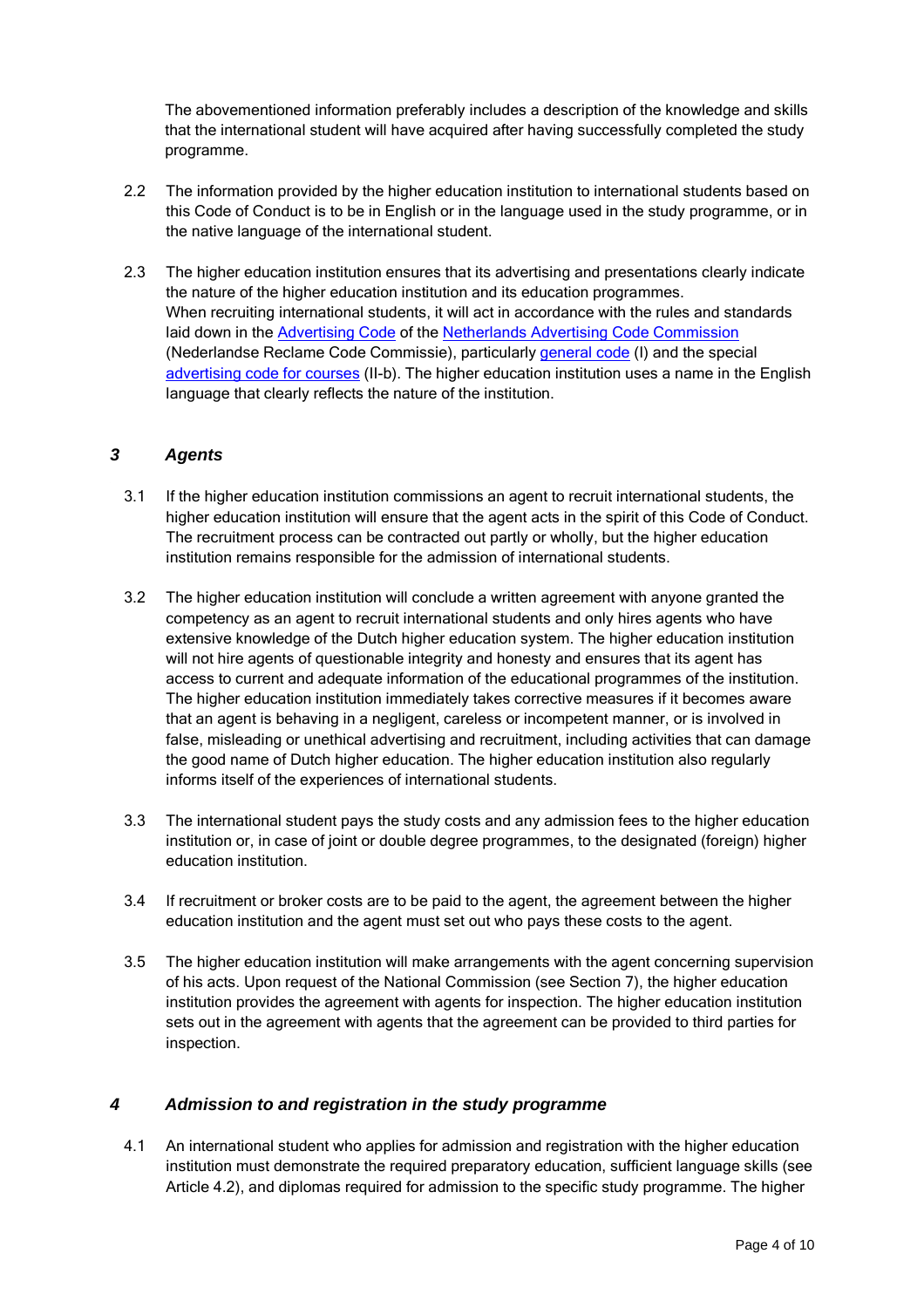education institution determines the preparatory education requirements prior to the recruitment of international students for the study programme in question and checks prior to admission whether the international student meets the requirements.

4.2 With respect to the education it offers to international students, the higher education institution determines the minimum language requirements that the international student must meet and makes sure that he/she actually meets these requirements.

 For study programmes in Dutch, the provisions of Article 7.28, second paragraph WHW apply. For study programmes in English, a minimum of an academic IELTS test with an overall band score of at least 6.0 (six) for the B and M level is required.

 For preparatory education with a length of 6 up to 12 months, as well as a premaster with a length of at least 6 months, a minimum requirement of 5.0 IELTS applies; for preparatory education or a premaster of 6 months or shorter, a minimum requirement of 5.5 IELTS is required.

|              |                |  | IELTS, TOEFL, TOEIC en Cambridge English grades & scale |                          |                         |                                                                                                                              |
|--------------|----------------|--|---------------------------------------------------------|--------------------------|-------------------------|------------------------------------------------------------------------------------------------------------------------------|
| <b>IELTS</b> | TOEFL<br>Paper |  | <b>TOEFL</b><br>Internet                                | TOEIC <sup>2</sup>       |                         | Cambridge English grades and scale                                                                                           |
|              |                |  |                                                         | Listening<br>and Reading | Speaking and<br>Writing |                                                                                                                              |
| 7.5          | 625            |  | 113                                                     | 790                      | 400                     | Advanced (CAE) - Grade B (scale 194 - 199)<br>Advanced (CAE) - Grade C (scale 191-193)                                       |
| 7.0          | 600            |  | 100                                                     | 780                      | 350                     | First (FCE) - Grade A (scale 185 and above)<br>Advanced (CAE) - Grade C (scale 185 and above)                                |
| 6.5          | 575            |  | 90                                                      | 720                      | 310                     | Advanced (CAE) - Grade C (scale 180-184)<br>First (FCE) - Grade A (scale 180 - 184)<br>First (FCE) - Grade B (scale 176-179) |
| 6.0          | 550            |  | 80                                                      | 670                      | 290                     | First (FCE) - Grade B (scale 173 - 175)<br>First (FCE) - Grade C (scale 169 - 172)                                           |
| 5.5          | 525            |  | 70                                                      | 620                      | 260                     | First (FCE)- Grade C (scale 162-168)                                                                                         |
| 5.0          | 500            |  | 60                                                      | 600                      | 240                     | First (FCE) - Grade C (scale 160-161)<br>B1 level certificate (scale 154 - 159)                                              |

For the scores of other accepted language tests than IELTS, the table below<sup>1</sup> applies:

In case a higher education institution has reasonable doubt about the language test certificate and as a consequence about the international students English proficiency, the higher education institution may impose further requirements related to the English proficiency, in addition to the mandatory language test.

4.3 Contrary to the provisions of Article 4.2, a higher education institution may exempt international students who have had their preparatory education in English, from having to take a mandatory language test. This also applies for students with an International Baccalaureate Certificate for English A Language and Literature. The National Commission may request that the higher education institution provides a statement from the NUFFIC, confirming that the preparatory education has been followed in the English language. Furthermore, a higher education institution may exempt an international student from having to take a mandatory language test in case the student obtained a diploma of secondary

 $\overline{a}$ 

The table is not meant to mutually compare language tests and/or scores. It is only meant to formulate the minimum scores for the accepted language tests referred to for the admission of international students. No referencing has been made to the Common European Framework of Reference for Languages (CEFR) because the CEFR is a framework with level indicators and not a language test. A CEFR level covers multiple scores of the language tests listed in the table. Therefore, there is no level indicator imposed but a minimum score on a language test.

<sup>2</sup> For both elements applies that international students must satisfy the threshold values.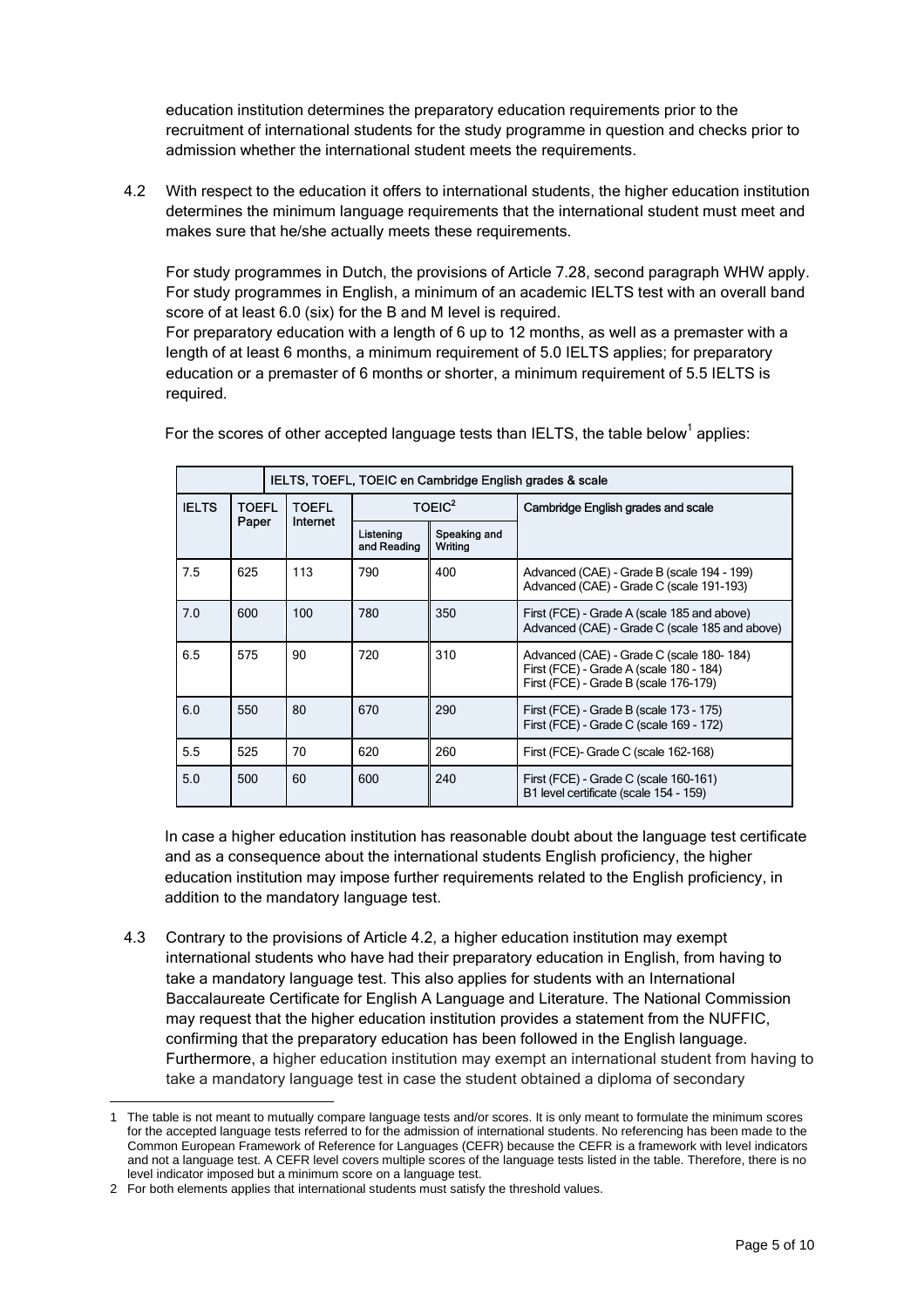education in a country listed in the diploma list drawn up on behalf of the associations of institutions of higher education, as published on the website of the Code of Conduct.

 In case of an exchange programme for a study in English as well as a joint, double or multiple degree program in English, in the agreement between the transmitting and receiving institution arrangements are made in respect of the minimum English level. The agreements must be consistent with the standards set out in Article 4.2, in which the mandatory language test only needs to be taken once. Upon request of the National Commission, the higher education institution provides the agreement with the transmitting institution for inspection.

 The higher education institution for applied science programmes in the area of arts may refer to modified requirements for the level of English language skills. This concerns study programmes registered in the study programmes in the area of arts of the module Language and Culture in the CROHO. With respect to these study programmes, legal supplementary requirements (Article 7.26a WHW) apply, primarily in connection with the required artistic quality. These study programmes assess the English language skills within the framework of the selection process and students are therefore exempted from the obligation to take a language test as described in Article 4.2. In view of the special nature of these study programmes, the university board determines the desired language level and sets this out in the Education and Examinations Regulations.

- 4.4 If the international student either does not meet the requirements set out by the higher education institution, the higher education institution notifies the international student in writing providing a motivation of any refusal to admit and/or register the international student. The higher education institution also indicates any legal remedies that the international student can resort to with respect to the refusal.
- 4.5 The higher education institution may charge a fee for assessment of language skills, preparatory education, and diplomas. The higher education institution making the admission and/or registration to the study programme contingent on the successful completion of a preparatory year or a premaster, will ensure beforehand that the international student can be expected to successfully complete the preparatory year or the premaster.
- 4.6 As part of each registration process, the higher education institution requests the admissible third-country national to agree in writing with the procedure used by the higher education institution to report the third-country national to the IND (whether or not with prior notice), in case the registration is terminated or after having established that the third-country national has not made satisfactory student progress as referred to in Articles 5.5 and 5.6.

## **5 Offers to and assistance to international students**

- 5.1 The higher education institution meets the national legal requirements that apply to the institution.
- 5.2 The institution offers international students only duly accredited degree education, within the meaning of the WHW. Furthermore, education can be offered based on the law of other countries if it has been accredited, according to a substantive assessment of the Dutch institution or education offered in Netherlands, by an accreditation organization in the higher education area and the decisions of which are recognized by the relevant authorities in the country concerned. In order to assess this, external advice can be obtained by the Register Administrator or the National Commission.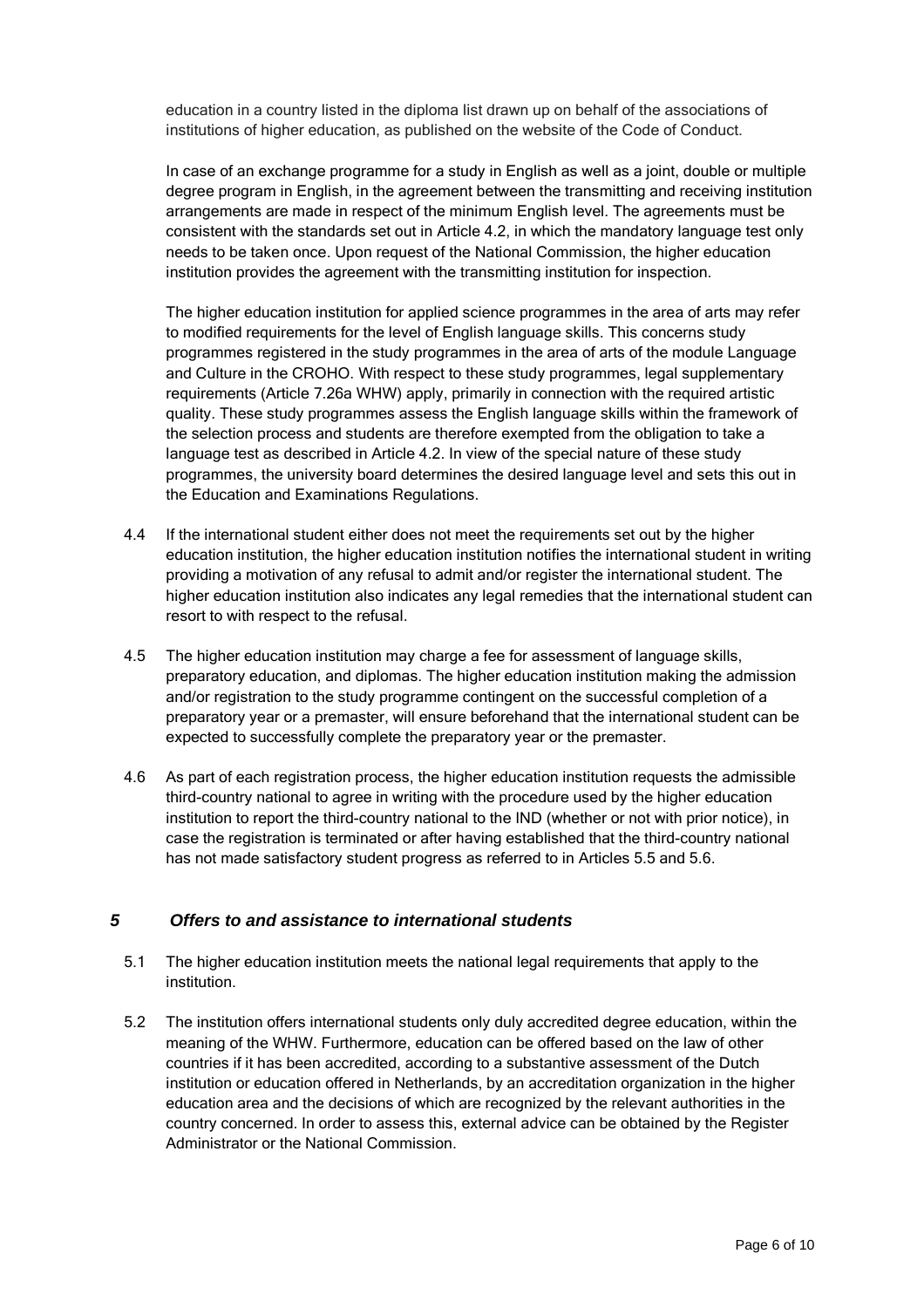Short term programmes at the level of higher education – not being a preparatory year or a premaster – may also be offered to international students, as long as they are reducible to accredited programmes which are offered by the same institution.

- 5.3 The higher education institution will ensure that teachers have sufficient command of the language in which the study programmes are being taught.
- 5.4 The higher education institution makes clear which services it provides to international students with respect to obtaining a visa and a residence permit, housing, introduction and assistance. In accordance with Article 2.1, the higher education institution clearly specifies in its information material which services it provides and what the associated costs are.
- 5.5 At the end of each academic year, the institution determines the annual student progress of the international student, except for the exchange student. Satisfactory student progress is considered: 50% (or more) of the proportional nominal study load for a full or partial academic year. Contrary to this, international students must successfully complete the preparatory year and the premaster.

 In case of insufficient student progress, the institution will examine the cause, for instance by conducting a student's progress discussion with a student advisor.

 In case the international student does not study at all, does not study enough or cannot handle the level, the IND is notified of the lack of progress of the third-country national within one month after establishing the fact. In case of personal circumstances as referred to in Article 7.51 WHW as well as in Article 2.1 of the WHW Implementation Decree, which can be regarded as valid reasons for unsatisfactory student progress, binding agreements are made with the international student so that the study can be completed in time. In such cases the IND will not be notified of the lack of progress of the third-country national.

Only one exception for not notifying the IND about the lack of progress of the third-country national as a result of the same personal circumstances will be made per reference period.

 The institution records any unsatisfactory progress and any personal circumstances as well as, in case of a third-country national, the fact that the IND was not notified.

- 5.6 The IND will be informed as soon as the institution establishes the fact that a third-country national has terminated his/her registration at the institution.
- 5.7 The higher education institution is obliged to actually provide the study programme offered. If the study programme is cancelled for valid reasons, cancellation cannot take place after three months prior to the commencement of the study programme, with the exception of short term courses and customised programmes. If the international student is already in the Netherlands with the objective to follow this study programme, the higher education institution is obliged to find a suitable alternative in consultation with the international student, and to inform the international student which procedures must be followed to that effect.

# **6 Register of participating higher education institutions and the tasks and authorities of the Register Administrator**

6.1 The higher education institution requests the Register Administrator for inclusion in the Register, and provides the signed Code of Conduct.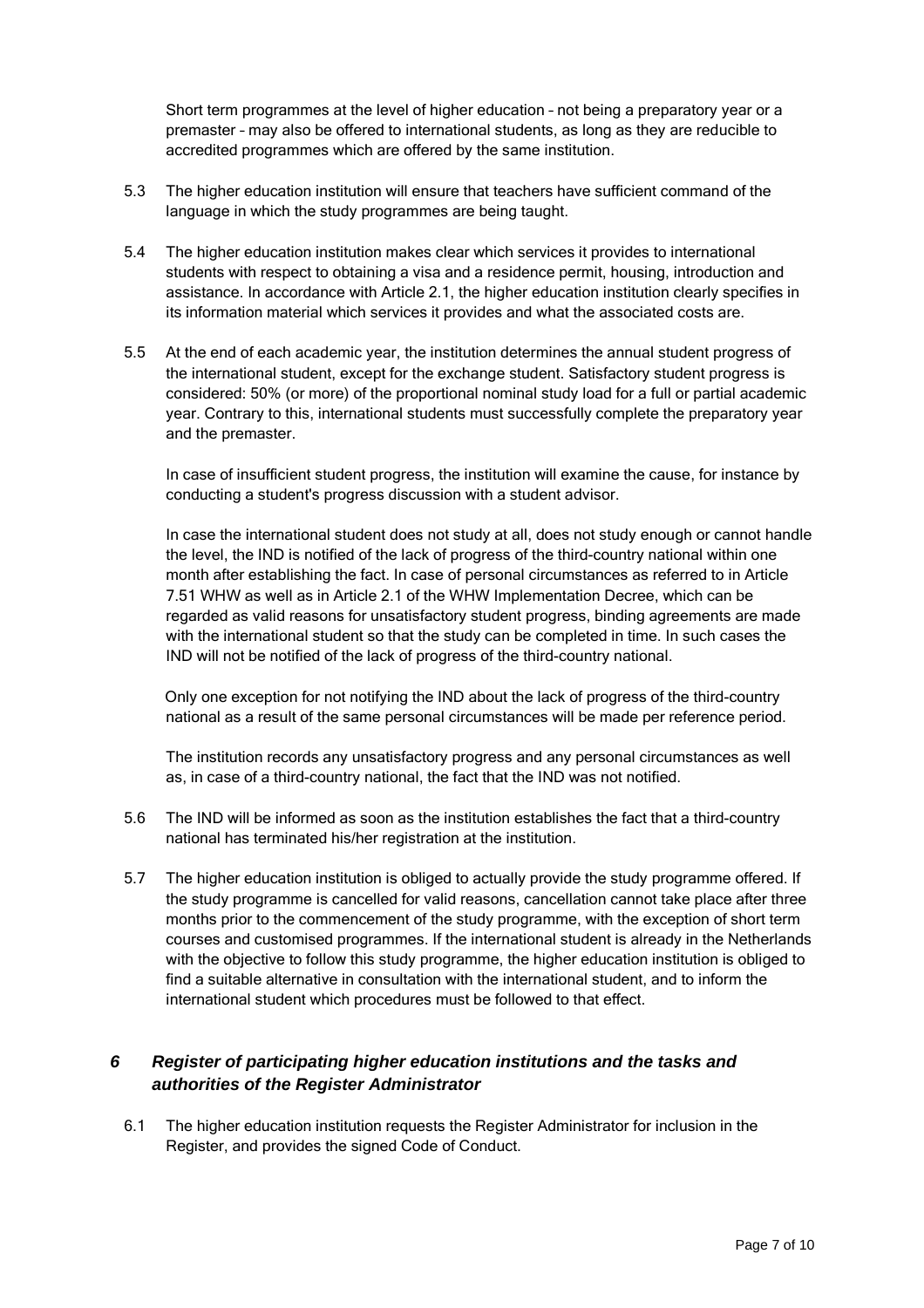- 6.2 The Register Administrator publishes the Register on its website in Dutch and in English. The Rules and Regulations forming part of this Code of Conduct contain further provisions pertaining to the register .
- 6.3 Based on the information provided by the applicant, the Register Administrator decides within a month and informs the applicant in writing of the decision. The application is rejected, if the applicant does not meet the conditions and obligations as referred to in the Code of Conduct, including the accreditation of study programmes by accreditation organisations as referred to in Article 5.2. The application is also rejected if it is submitted before the period as referred to in Article 7.9 has passed.
- 6.4 A higher education institution may either be removed from the Register by the Register Administrator at its own request or by order of the National Commission in accordance with the provisions of Article 7.9. Removal by the Register Administrator also takes place in case an institution has ceased to exist.
- 6.5 The Register Administrator publishes addition to or removal from the Register of a higher education institution on its website, and notifies among others the IND and NUFFIC about it.
- 6.6 Without prejudice to the other tasks referred to in this Code of Conduct, the tasks of the register administrator consist of:
	- a) registering complaints;
	- b) preparing annual reports for approval by the National Commission;
	- c) providing information to parties concerned.
- 6.7 Complaints concerning the Register Administrator can be submitted with the chair of the National Commission, after the internal complaint procedure of the register administrator has been completed.

## **7 National Commission**

- 7.1 The umbrella organisations will establish a National Commission and define the competences of this commission. The umbrella organisations appoint members to the National Commission for a term of office of four year. Members may be reappointed once. By publication on its website, the Register Administrator informs the parties concerned of the composition of the National Commission.
- 7.2 The National Commission is independent and consists of six members. The VSNU appoints two members and two substitute members, the Vereniging Hogescholen appoints two members and two substitute member and the NRTO appoints one member and one substitute member. The National Commission appoints a chair who is not a part of the circle of interested parties. For the term of office of the chair the provisions of Article 7.1 apply.

 Should any complaint relate to or originate from a higher education institution that has a member in the Commission, the member concerned steps down and is replaced by a substitute member from another higher education institution.

7.3 The task of the National Commission is to monitor compliance with the Code of Conduct and to assess the actions of the higher education institutions in the light of the Code of Conduct. The commission does so by, among other things, dealing with petitions that may be submitted based on the Code of Conduct in accordance with the procedure as described in Section 4 of the Rules and Regulations. The National Commission can also initiate investigations about the way an institution acts or has acted within the framework of the Code of Conduct.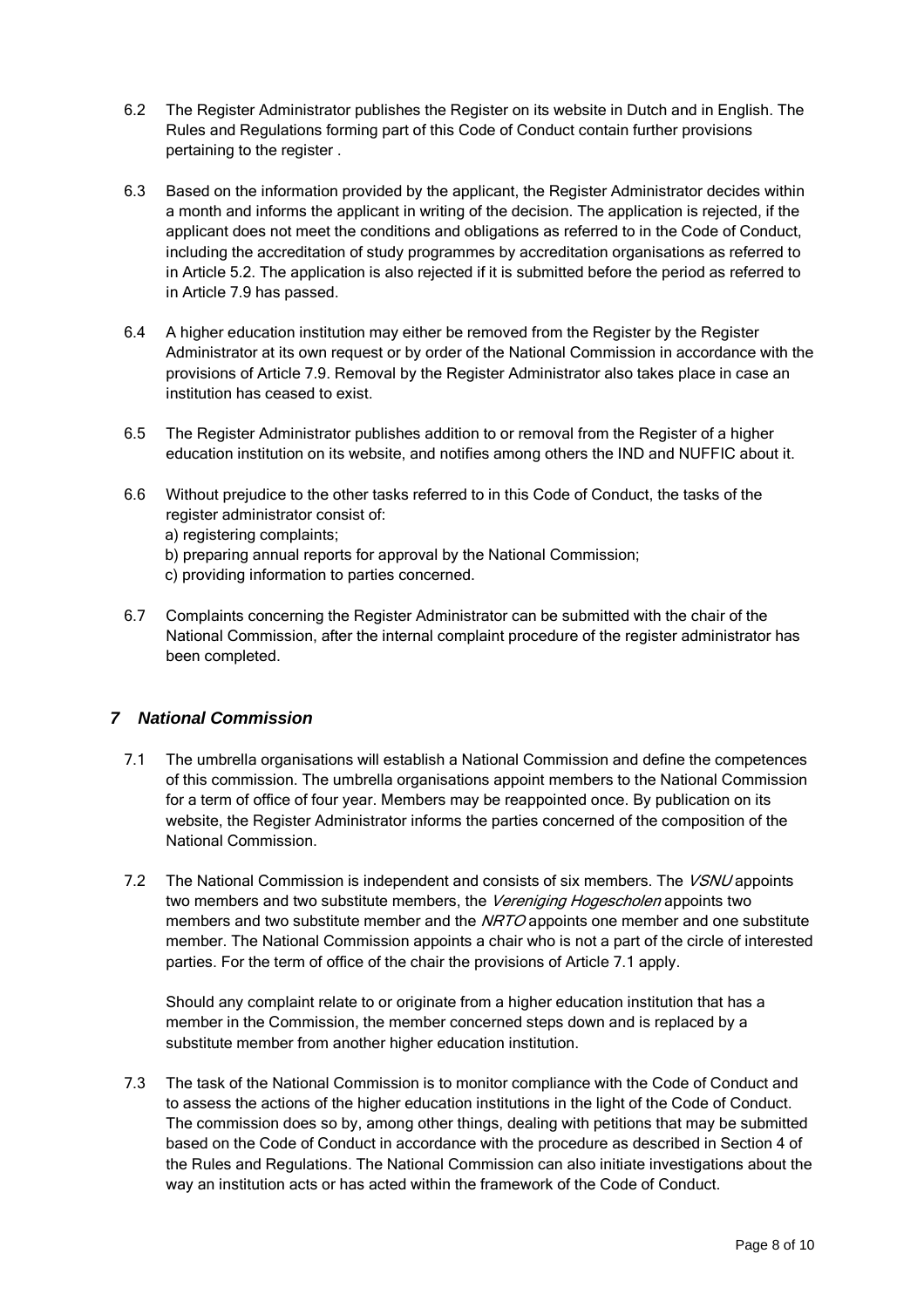- 7.4 After consulting with the umbrella organisations, the National Commission draws up Rules and Regulations that form an integral part of this Code of Conduct so that the Commission can perform its tasks. These Rules and Regulations also specify the petitions (see Article 7.6) interested parties can submit, how these are handled and what the possible disciplinary measures are if the petition is considered well-founded.
- 7.5 Any party concerned believing that a higher education institution has not acted in accordance with this Code of Conduct can lodge a petition with the National Commission in writing. Prior to lodging a petition with the Commission, the petitioner first submits the complaint to the competent authority of the higher education institution. The higher education institution ensures that existing or, if necessary, new internal complaint procedures are available for complaints under the Code of Conduct.
- 7.6 If the petitioner is of the opinion that the higher education institution has not settled a complaint properly or is still of the opinion that the higher education institution does not comply with the Code of Conduct, he/she may submit the reason for the complaint, and the response thereof received from the higher education institution, to the National Commission.
- 7.7 If after hearing the arguments of both parties, the National Commission establishes that a higher education institution does not comply with this Code of Conduct, the Commission informs the higher education institution and the person submitting the request of its decision and any consequences thereof.
- 7.8 If the National Commission ascertains that an institution has not complied with the provisions of this Code of Conduct, it may impose a measure. This measure may include among other things the obligation to report and/or to investigate and/or a conditional removal, in which case a notification may be included in the Register for the duration of the measure. In situations where no improvement has been demonstrated or in very severe cases, the National Commission may impose a disciplinary measure consisting of the removal from the Register.
- 7.9 If the National Commission decides to remove a higher education institution from the Register, it will also decide on the duration of removal and under which conditions the higher education institution can be included in the register again.
- 7.10 The National Commission notifies the higher education institution, the petitioner, the IND and OCW in writing within one month after its decision has been taken.
- 7.11 The Register Administrator acts as secretary of the National Commission. The secretary informs the Education Inspectorate of all well founded petitions that have been submitted to the National Commission.

## **8 Commencement date and modifications**

- 8.1 The modifications to the Code of Conduct take effect on 1 September 2017.
- 8.2 If a party concerned proposes a modification to the Code of Conduct because of legislative requirements, or when modifications to the Code of Conduct are desirable or necessary for other reasons, the proposed modification is submitted to the umbrella organisations. Modifications can only be effective after the National Commission has given its approval based on recommendations by the umbrella organisations, unless mandatory legislation prohibits this. The Register Administrator ensures publication of the modification and